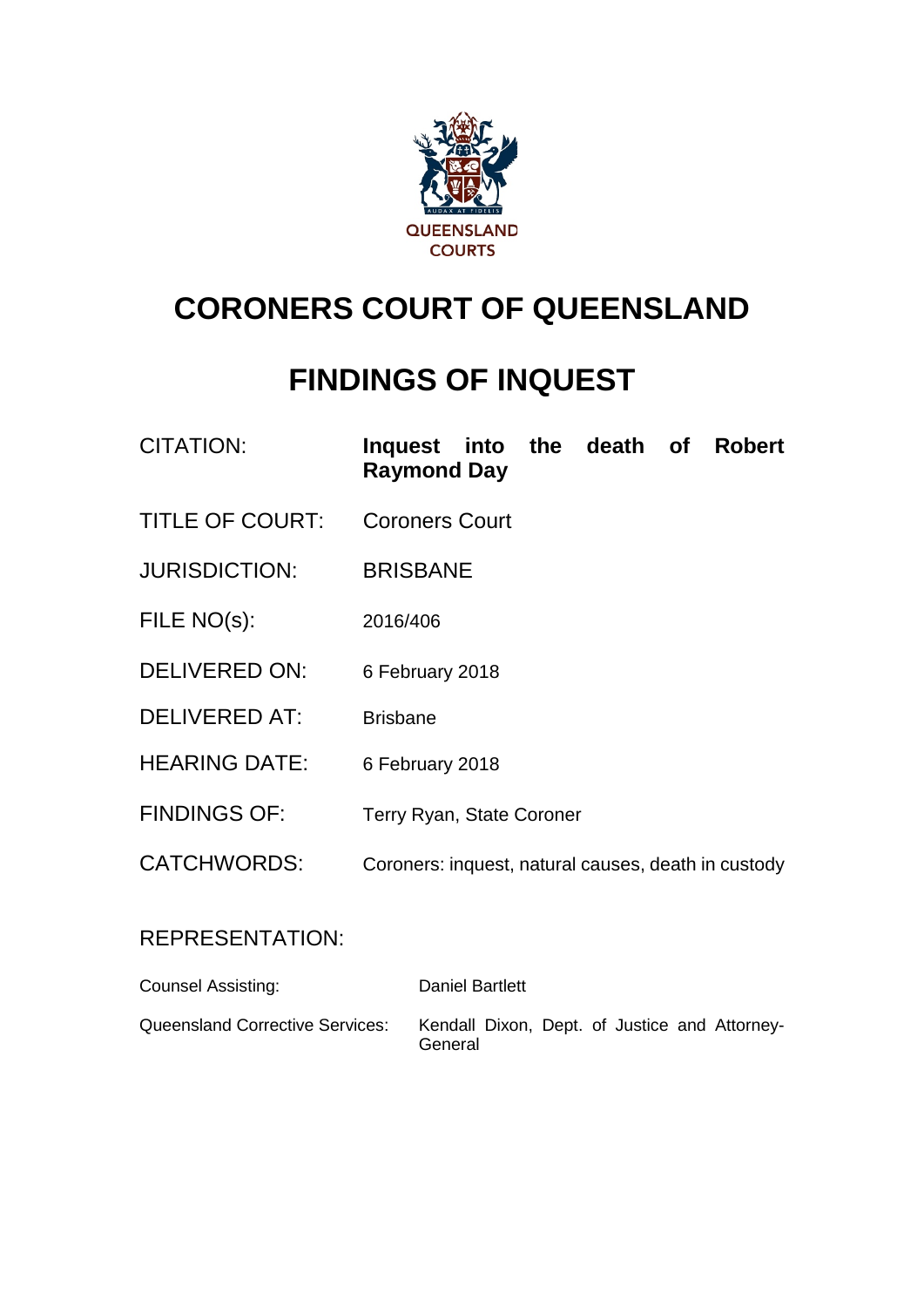## **Contents**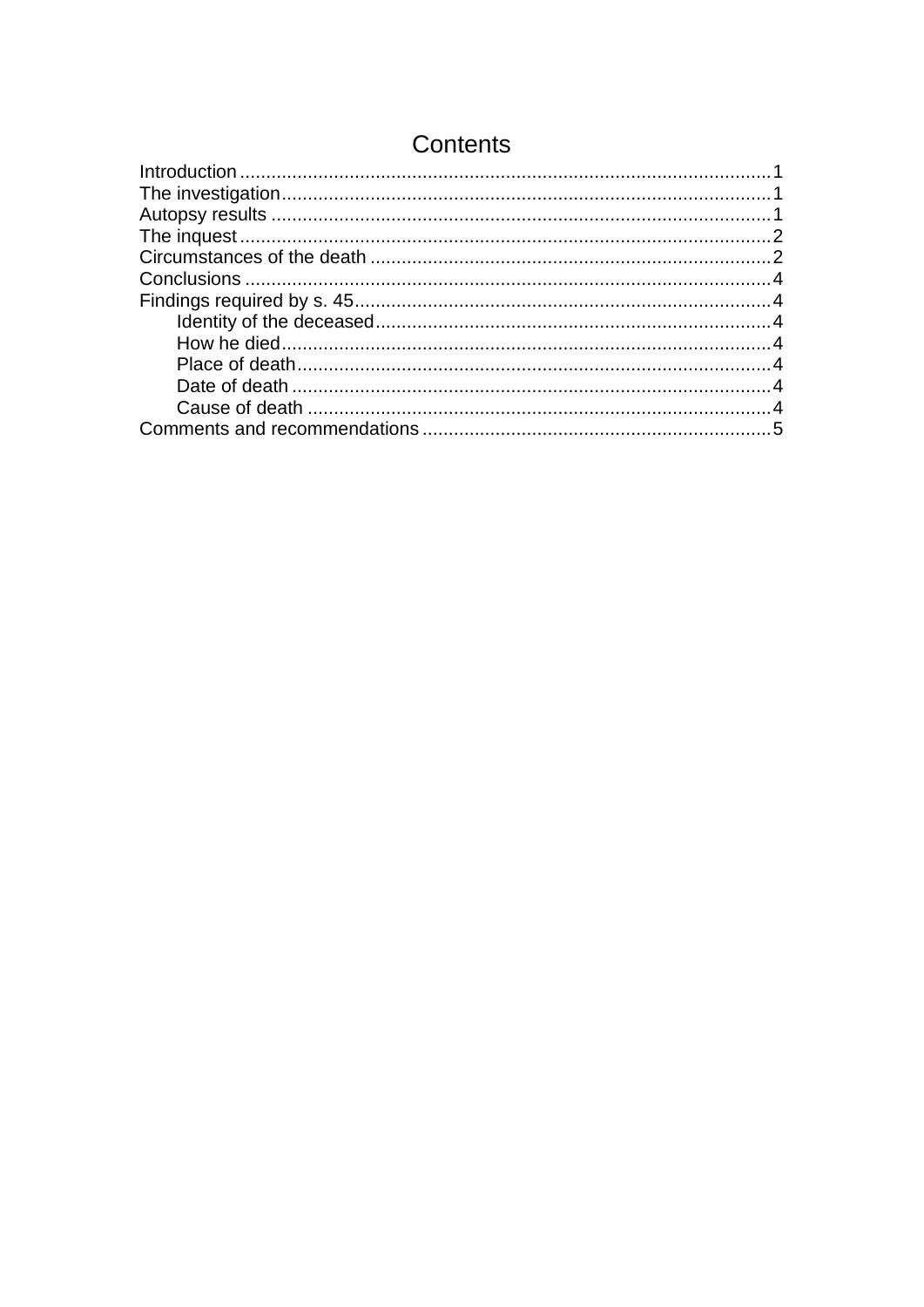#### <span id="page-2-0"></span>**Introduction**

- 1. Robert Raymond Day (a.k.a. Gooda) was 62 years of age at the time of his death in early 2016. He had been imprisoned since 1988. Mr Day was transferred from the Wolston Correctional Centre to the South Queensland Correctional Centre (SQCC) for end-stage palliative care on 16 December 2015.
- 2. After deteriorating significantly, Mr Day was transferred to the Princess Alexandra Hospital (PAH) secure unit on 27 January 2016. He died there surrounded by family members at 7:54pm on 28 January 2016.

## <span id="page-2-1"></span>**The investigation**

- 3. An investigation into the circumstances leading to Mr Day's death was conducted by Detective Sergeant Andy Seery from the Queensland Police Service (QPS) Corrective Services Investigation Unit (CSIU).
- 4. Upon being notified of Mr Day's death, CSIU officers attended the PAH on 28 January 2016 at 8:56pm. Mr Day's correctional records and his medical files from SQCC and the Princess Alexandra Hospital (PAH) were obtained. An examination of Mr Day's body at the scene revealed no concerning marks or injuries. No concerns were expressed by members of Mr Day's family about the circumstances of his death.
- 5. The investigation was informed by statements from the relevant custodial correctional officers and from a Resident Medical Officer at the PAH. These statements were tendered at the inquest. Mr Day's brother was asked whether he wished to provide a statement. However, he told investigators that he did not wish to do so.

#### <span id="page-2-2"></span>**Autopsy results**

- 6. Dr Bianca Phillips, forensic pathology registrar, conducted an external autopsy, on 2 February 2016. The external examination included a full body CT scan.
- 7. On 1 March 2016, Dr Phillips issued an autopsy report that noted extensive osteoblastic skeletal metastatic disease, bilateral adrenal masses and retroperitoneal and lateral pelvic nodal metastatic disease. Dr Phillips concluded, on the information available, the cause of Mr Day's death was metastatic prostate cancer.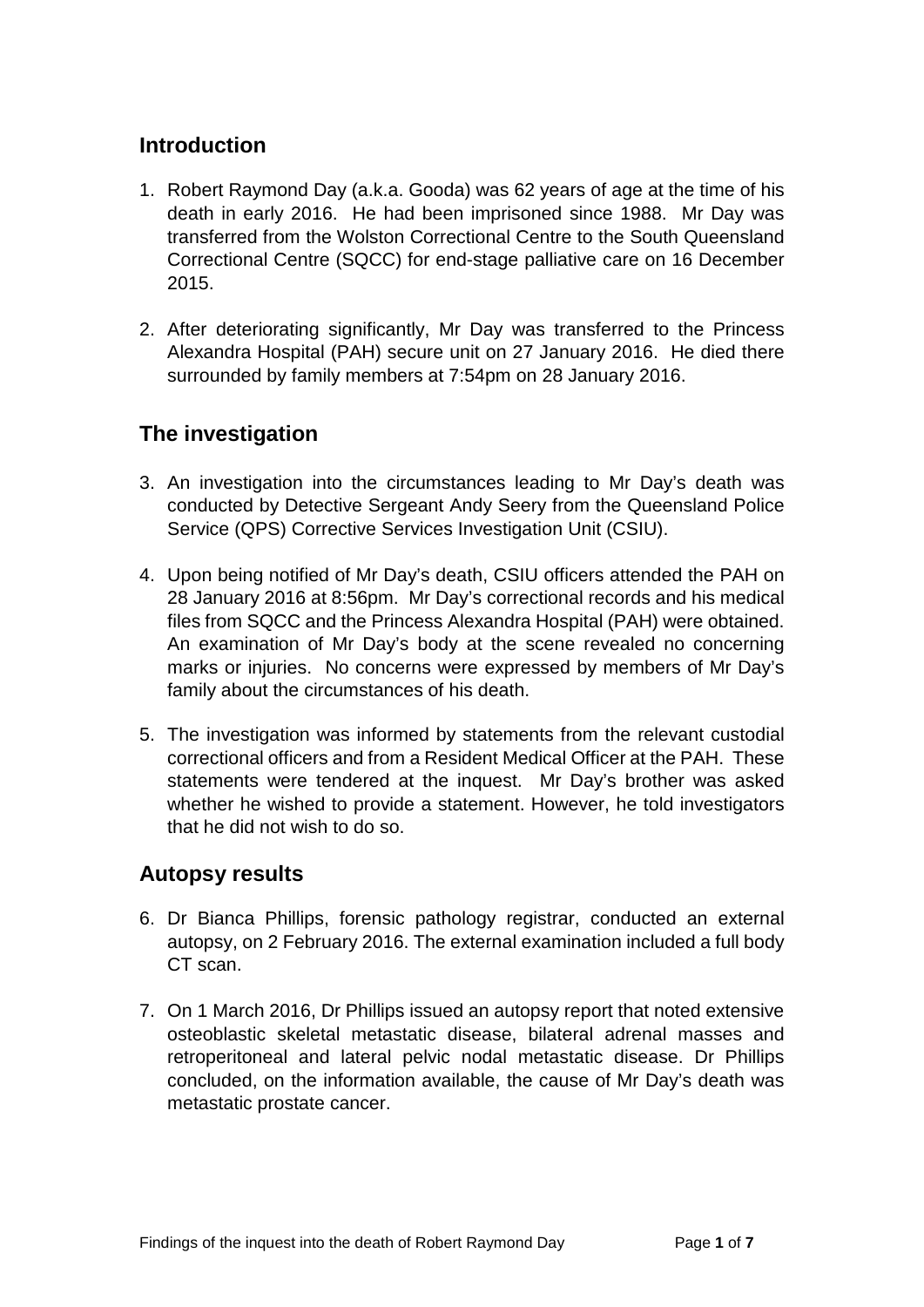8. At the request of the Coroners Court, Dr Katherine Robinson, forensic medical officer, Queensland Health Clinical Forensic Medicine Unit (CFMU) examined the autopsy report, as well as the voluminous medical records for Mr Day from Queensland Corrective Services and the PAH covering the last 24 months of his life, and reported on them.

### <span id="page-3-0"></span>**The inquest**

9. As he was in custody when he died, an inquest into Mr Day's death was required by the *Coroners Act 2003*. The inquest was held on 6 February 2018. All of the statements, medical records and material gathered during the investigation was tendered. Counsel Assisting proceeded immediately to submissions in lieu of any oral testimony being heard.

### <span id="page-3-1"></span>**Circumstances of the death**

- 10.Mr Robert Day was born on 29 August 1953. At the age of 12, he was found to be in need of "care and control" and placed in the care of the State until he was 18 years of age.
- 11.In 1971, at the age of 17, Mr Day was sentenced to 15 years imprisonment for rape and other offences, and was released from prison in 1982. Mr Day was at the Security Patients' Hospital at Wacol from July 1973 for a period of three years.
- 12.In December 1990, Mr Day was sentenced to life imprisonment for the attempted murder in December 1988 of a tourist he had befriended and taken to remote bushland at Redland Bay, as well as armed robbery associated with that offence. In sentencing Mr Day, the Supreme Court recommended that "he should not be released from custody at any time in the future". [1](#page-3-2)
- 13.Dr Robinson noted that Mr Day had a medical history of gastrointestinal reflux disease, asthma, and diverticulosis. On 9 July 2013, he was admitted to the PAH with symptoms of subacute bowel obstruction. During this admission an incidental finding of sclerotic bone disease and an elevated prostate specific antigen (PSA) led to a diagnosis of metastatic prostate cancer.
- 14.At the time of the diagnosis widespread bone, lymph node and liver metastases were noted. After initially being treated with hormonal therapy it became evident that Mr Day's tumour was unresponsive to that treatment. Mr Day was then referred to the Radiation Oncology Service at the PAH for

<span id="page-3-2"></span><sup>1</sup> Exhibit C2.  $\overline{a}$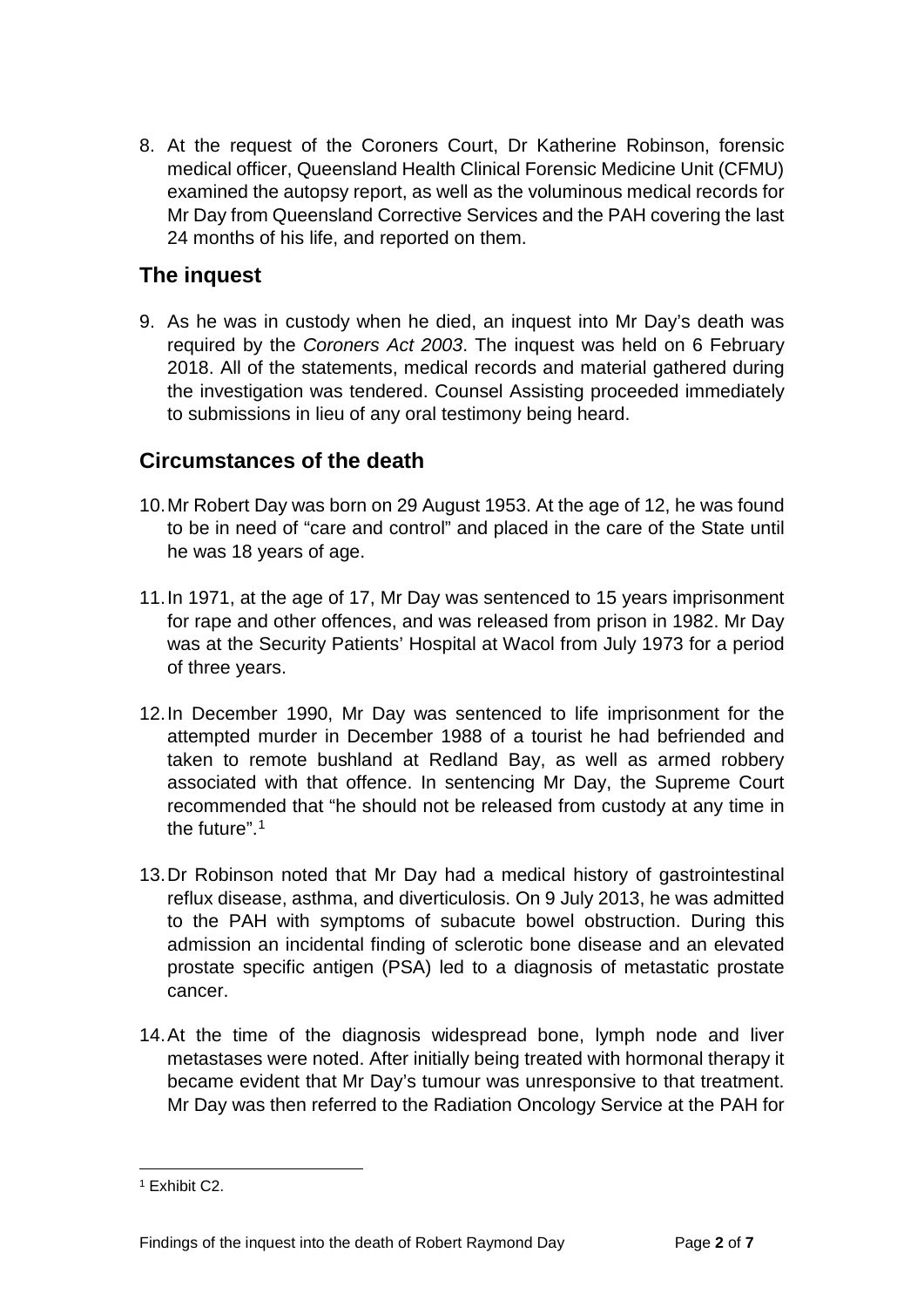symptomatic treatment of pain associated with tumour bone deposits. Mr Day received regular radiotherapy until the end of 2015.

- 15.Mr Day was referred to Palliative Care Services at the PAH in August 2014, which was used to optimise his pain relief throughout his illness. He was also regularly reviewed in Medical Oncology Outpatients at the PAH.
- 16.Between October 2014 and October 2015, Mr Day was admitted to the PAH on at least seven occasions with symptoms including abdominal pain, nausea and vomiting. His analgesic requirements were reviewed on each occasion.
- 17.In a helpful opinion dated 4 August 2017, Dr Robinson concluded that the treatment afforded to Mr Day from the time of his diagnosis was of a very high standard. Dr Robinson said that she had no concerns about the quality of care provided at the PAH or the correctional centres where he was incarcerated.<sup>[2](#page-4-1)</sup>
- 18.Dr Robinson noted that from the time of his diagnosis with metastatic prostate cancer, Mr Day received input from multiple interrelated disciplines at the PAH designed to optimise his care and comfort. He had access to and received multiple restricted chemotherapeutic agents used in the treatment of prostate cancer.
- 19.In December 2015, Mr Day was transferred from the Wolston Correctional Centre to the South Queensland Correctional Centre for end-stage palliative care.
- 20.Mr Day had made an application for exceptional circumstances parole in November 2015. On 5 January 2016 he was advised by the Queensland Parole Board that it had formed the preliminary view that his application should be refused, as his condition could be adequately managed at the SQCC's acute care unit.[3](#page-4-2)
- 21.By 27 January 2016, Mr Day's condition had deteriorated to the extent that that he was transferred to the Princess Alexandra Hospital because of poorly controlled pain. He was well-known to the Palliative Care Team and Oncology Treating Team at the PAH who noted that Mr Day had symptoms consistent with the terminal phase of the disease. He was given a prognosis of hours to days to live and comfort cares commenced, consistent with Mr Day's advance health directive.[4](#page-4-3) He died on 28 January 2016 at 7:45pm.

<span id="page-4-1"></span><span id="page-4-0"></span><sup>2</sup> Exhibit B3.  $\overline{a}$ 

<span id="page-4-2"></span><sup>3</sup> Exhibit C3.

<span id="page-4-3"></span><sup>4</sup> Exhibit B1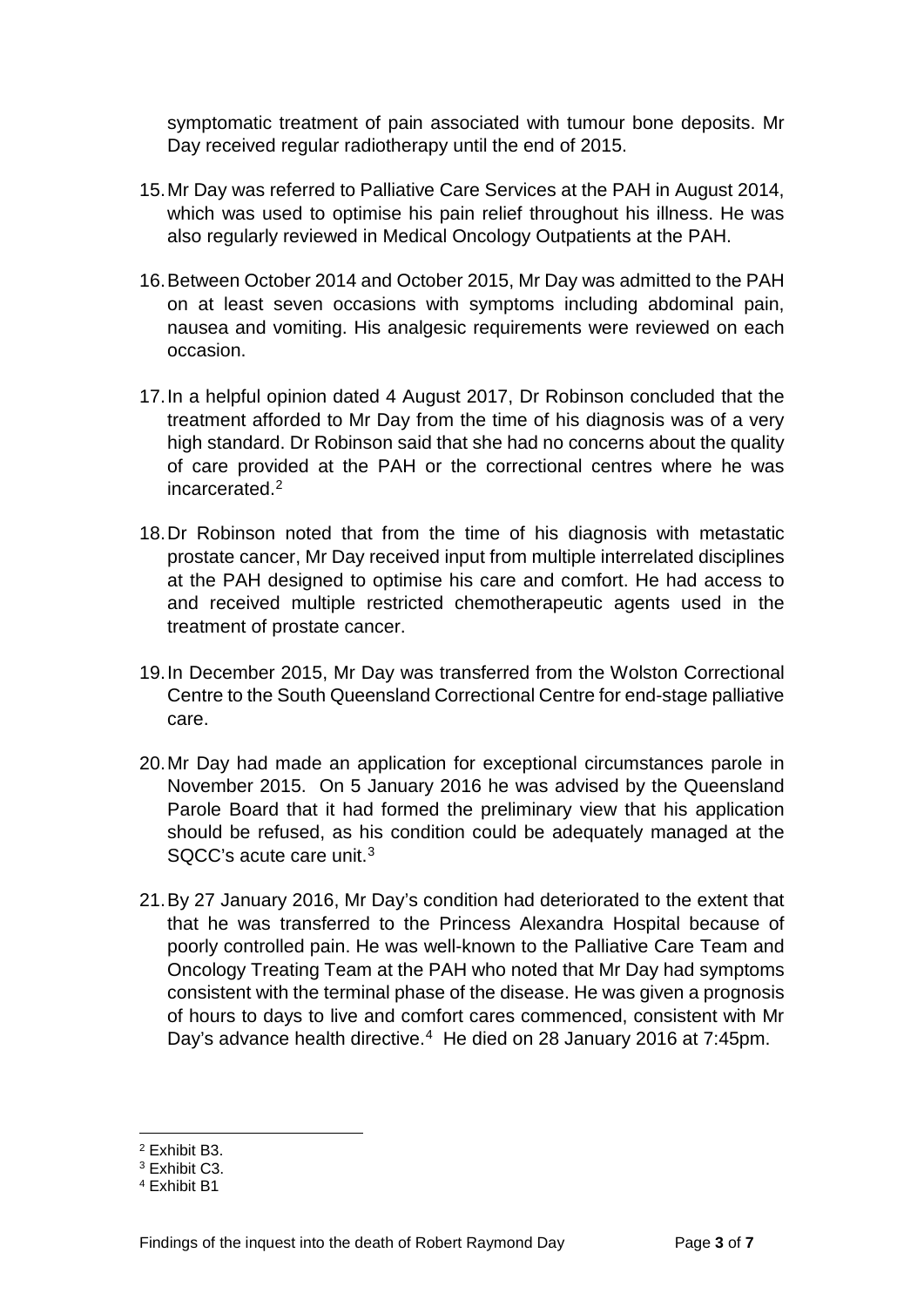## **Conclusions**

- 22.Mr Day's death was the subject of a police investigation. That investigation has been considered by me and I accept that the death was from natural causes with no suspicious circumstances associated with it.
- 23.I conclude that Mr Day died from natural causes. I find that none of the correctional officers involved or other prisoners at SQCC caused or contributed to his death. I am satisfied that Mr Day was given appropriate medical care by staff at SQCC and the PAH while he was admitted there. His death could not have reasonably been prevented.
- 24.It is a recognised principle that the health care provided to prisoners should not be of a lesser standard than that provided to other members of the community. The evidence tendered at the inquest established the adequacy of the medical care provided to Mr Day when measured against this benchmark.

## <span id="page-5-0"></span>**Findings required by s. 45**

25.I am required to find, as far as is possible, the medical cause of death, who the deceased person was and when, where and how he came by his death. After considering all the evidence, including the material contained in the exhibits, I am able to make the following findings:

<span id="page-5-5"></span><span id="page-5-4"></span><span id="page-5-3"></span><span id="page-5-2"></span><span id="page-5-1"></span>

| <b>Identity of the deceased</b> – Robert Raymond Day |                                                                                                     |
|------------------------------------------------------|-----------------------------------------------------------------------------------------------------|
| How he died $-$                                      | Mr Day had been in custody for over 27 years.<br>He died after a long illness from prostate cancer. |
| Place of death $-$                                   | Princess Alexandra Hospital, 199 Ipswich Road,<br>Woolloongabba in the State of Queensland.         |
| Date of death-                                       | 28 January 2016.                                                                                    |
| Cause of death -                                     | Metastatic prostate cancer.                                                                         |